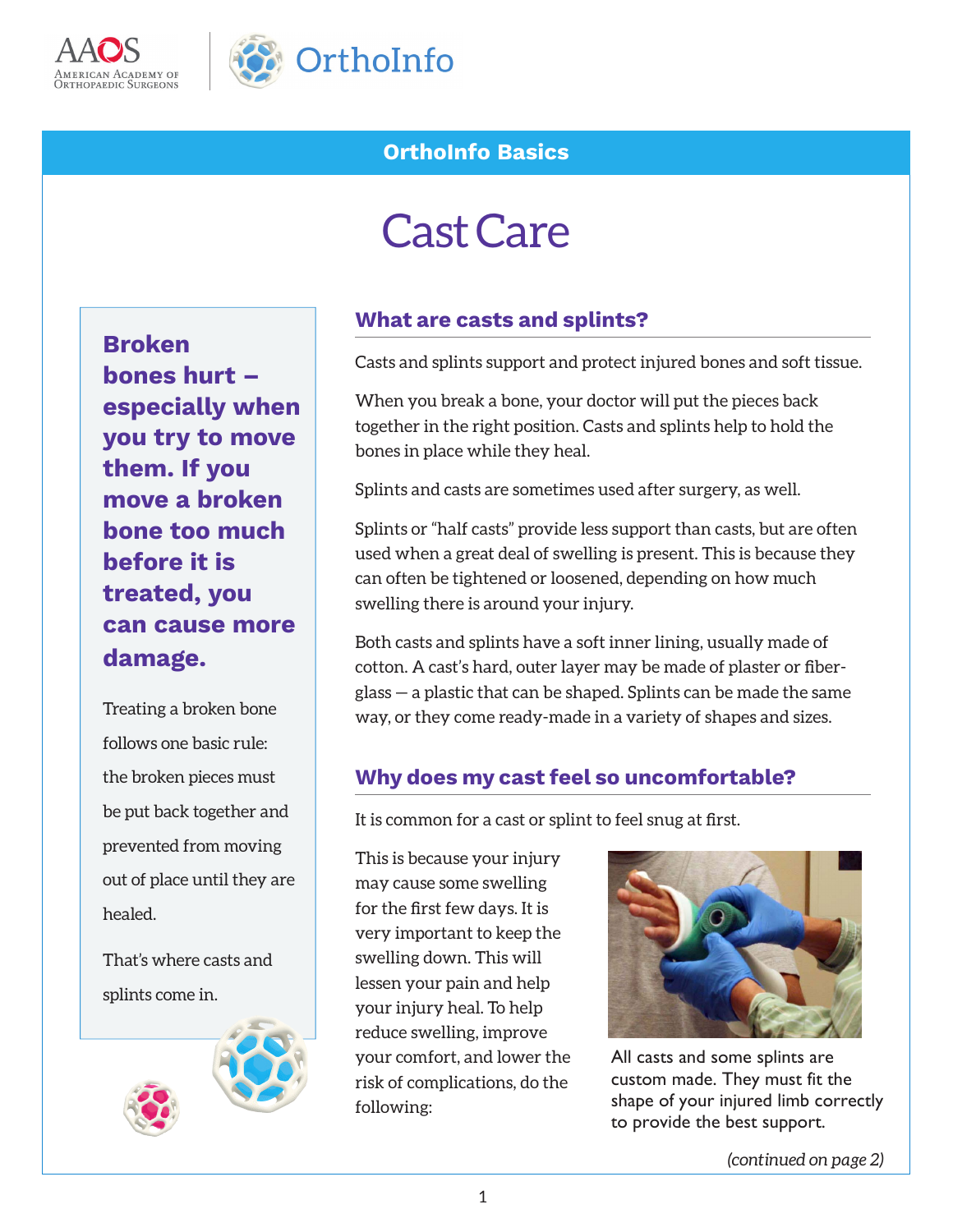*(Improving Cast Comfort — continued from page 1)*

**Elevate.** Prop your injured arm or leg up on pillows or another support so that it is above your heart. Keeping your cast raised helps fluid drain "downhill." You will have to recline if the splint or cast is on your leg.



**Exercise.** Gently exercise your swollen fingers or toes. Moving them often will prevent stiffness.

**How do I take care of my cast or splint?**

You must protect your cast from damage so it can protect your injury while it heals. If you have broken your foot or leg, you will probably get crutches to help you walk. A sling will help support your cast or splint if it is on your arm.

**Keep your splint or cast dry.** Moisture can weaken it and it may not be able to keep your injured bone in place. Wet cotton padding next to your skin can cause a rash or other irritation.

Use two layers of plastic or purchase waterproof shields to keep your splint or cast dry while you bathe. Even with protection, never submerge your cast in water. Because keeping a cast dry may be harder for children, many doctors recommend sponge baths until a child's cast is removed.

**Walking casts.** Do not walk on a walking cast until your doctor says it is safe. It takes time for casts to become hard enough to walk on. Using a cast shoe over your cast may prevent slipping.

**Ice your splint or cast.** Loosely wrap a plastic bag with ice around the cast at the place of your injury. A bag of frozen vegetables works very well for this. Be sure to keep your cast dry when applying ice.

After this swelling goes down, your splint or cast will give you the support and protection you need to get back to your daily activities.

Even if your cast or splint feels uncomfortable, never try to remove it yourself. You could cut your skin or prevent your fracture from healing properly.

**Avoid dirt.** Keep dirt, sand, and powder away from the inside of your splint or cast.

**Padding.** Do not pull out the padding from your splint or cast.

**Itching.** Do not stick objects inside the splint or cast to scratch itching skin. Do not squirt cream or anything else inside it to soothe the itch. In some cases, blowing cool air from a hand-held hair dryer into the cast may help relieve itching. If itching persists, talk to your doctor.

**Inspect the skin around the cast.** If it becomes red or raw, contact your doctor.

**Inspect your cast regularly.** If it becomes cracked or has soft spots, contact your doctor's office.

**X-rays.** Your doctor will probably schedule additional x-rays during your recovery to make sure your cast or splint is doing its job. X-rays can show whether the bones are healing well or have moved out of place.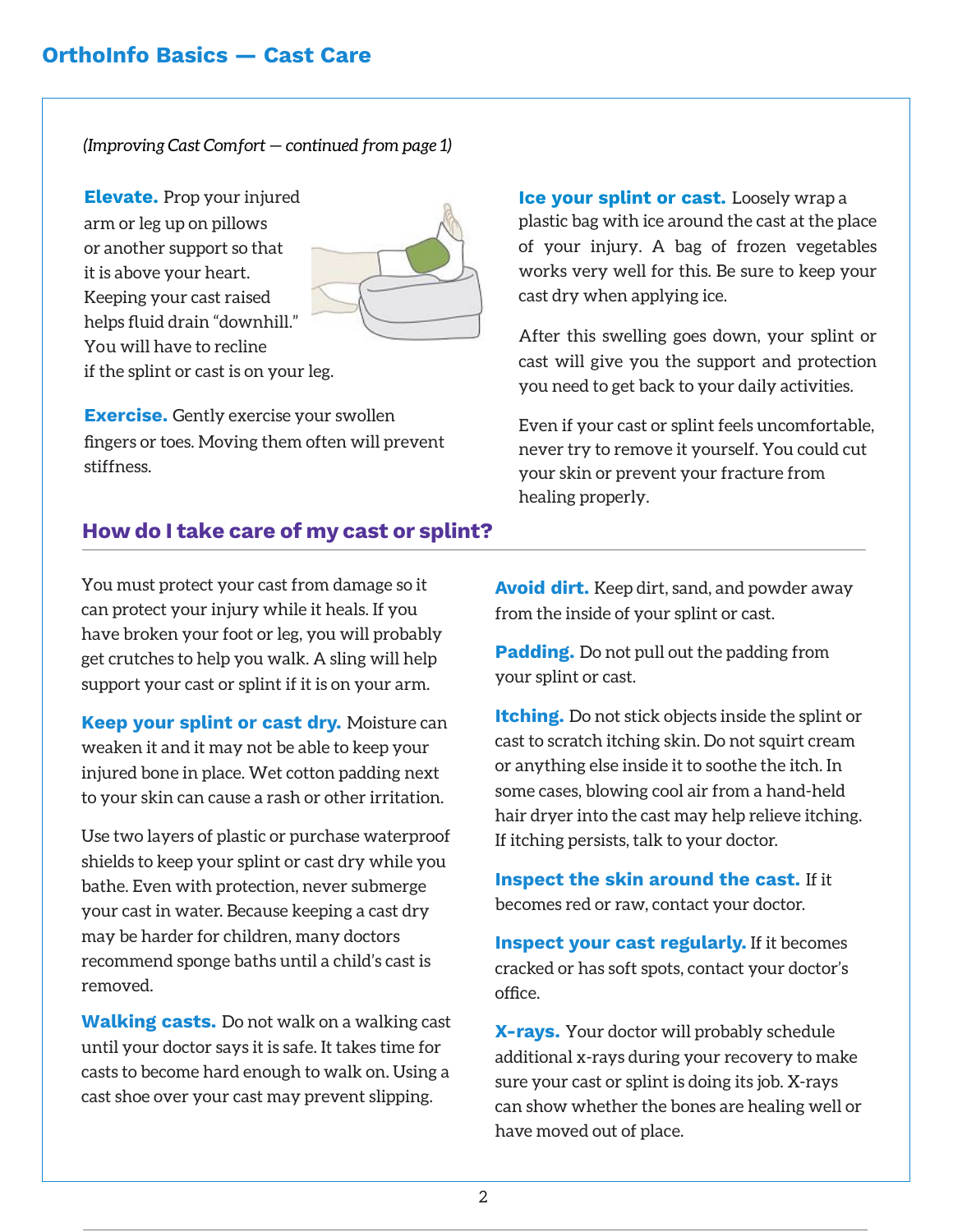### **Are there any warning signs I should watch for?**

Swelling can create a lot of pressure under your cast. This can lead to problems. That's why it is so important to keep the swelling down. If you experience any of the following symptoms, contact your doctor's office immediately for advice.

**Your pain is getting worse.** Pain may worsen if swelling makes your cast or splint feel too tight. It may also worsen if you have developed an infection or another problem.

**Numbness.** Too much pressure on your nerves can cause numbness or tingling in your hand or foot.

**Burning.** Too much pressure on your skin can cause burning or stinging under your cast.

**Severe swelling.** If you have a lot of swelling below your cast in your fingers or toes, it may mean your cast is slowing your blood circulation.

**No movement.** You cannot move your toes or fingers.



# **What will rehabilitation be like?**

Broken bones take several weeks to several months to heal. Pain usually stops long before the bone is solid enough to handle the stresses of everyday activities. You will need to wear your cast or splint until your bone is fully healed and can support itself.

While you are wearing your cast or splint, you will likely lose muscle strength in the injured area. Exercises during the healing process and after your cast is removed are important. They will help you restore normal muscle strength, joint motion, and flexibility.